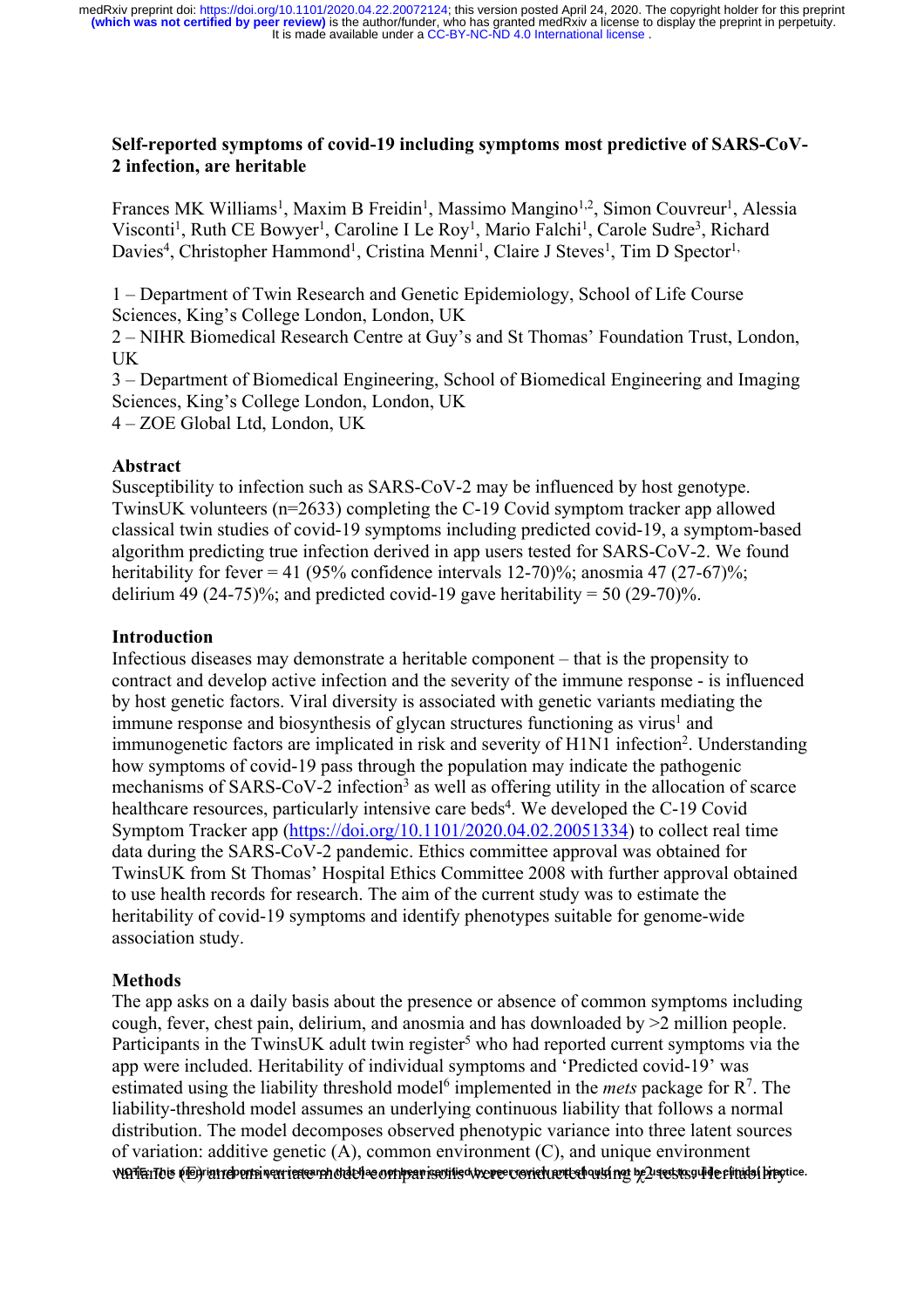(A) was estimated from the most parsimonious model (with adjustment for age, sex, and body mass index) as determined by the Akaike information criterion<sup>8</sup>. 'Predicted covid-19' status was determined by linear combination of self-reported age, sex and symptoms of anosmia, severe or significant persistent cough, fatigue and skipped meals. We have shown (n= 5238 app users) this model to be most predictive of SARS-CoV-2 positivity following a swab PCR-test (https://doi.org/10.1101/2020.04.05.20048421). We also examined real time information obtained from TwinsUK participants by SMS text regarding their current cohabiting arrangement (n=2,449). To control for the influence of infection within households on estimates of C, we repeated the heritability estimates excluding twins living together (total  $n = 345$ ; MZ  $n = 277$ ; DZ  $n = 68$ ) and those with co-habiting information missing ( $n = 184$ ). Ethics committee approval was obtained from //////

#### **Results**

Adult same-sex twins ( $n=2,633$ ) had provided data for analysis between 25<sup>th</sup> March –April 3<sup>rd</sup> 2020. Repeat measures have been summarised across all logging occasions: an individual reporting a symptom at any time point was considered a case, otherwise they were allocated control status for that symptom. The sample comprised 728 complete pairs of which 537 pairs were monozygotic and 191 pairs dizygotic, with 86.9% being female. Prevalence of symptoms in TwinsUK is shown in Figure 1 and was similar to the larger dataset of n=1.85 million (data not shown).

Figure 2 shows the heritability determined by fitting liability threshold models containing additive genetic (A), shared environment (C) and unique environmental (E) factors. A heritable component was seen for delirium (49%, 95% confidence interval = [24-75]%), fever (41%, [12-70]%), fatigue (32 [1-64]%), anosmia (47 [27-67]%), shortness of breath (43 [8- 77]%), and diarrhoea (34 [14-55]%) but not for hoarse voice, cough, skipped meals, chest pain, and abdominal pain which were environmentally determined. Heritability estimates including only those twin pairs living apart  $(n = 2,104)$  were largely similar, with fever (41) [7-74]%), anosmia (48 [25-72]%), and shortness of breath (47 [12-82]%), increased for diarrhoea (41 [18-63]%), but reduced for delirium (37 [5-68]%) and fatigue (24 [0-61]%). A heritable component was also observed for 'predicted covid-19': 50 [29-70]% in the overall sample and 54 [30-77]% in the sample excluding cohabiting and twins missing cohabiting data.

#### **Discussion**

Here we report that 50% of the variance of 'predicted covid-19' phenotype is due to genetic factors. The current prevalence of 'predicted covid-19' is 2.9% of the population. Symptoms related to immune activation such as fever, delirium and fatigue have a heritability >35%. The symptom of anosmia, that we previously reported to be an important predictive symptom of covid-19, was also heritable at 48%. Symptomatic infection with SARS-CoV-2, rather than representing a purely stochastic event, is under host genetic influence to some extent and may reflect inter-individual variation in the host immune response. Viral infections typically lead to T cell activation with IL-1, IL-6 and TNF-α release causing flu-like symptoms such as fever. The genetic basis of this variability in response will provide important clues for therapeutics and lead to identification of groups at high risk of death, which is associated with a cytokine storm at 1-2 weeks after symptom onset<sup>9</sup>.

Our study has several strengths. TwinsUK and their symptom reporting is representative of the UK population. Predicting infection with a validated combination of symptoms based on a large training set (n=5,238) of virus-tested individuals offers a pragmatic solution to the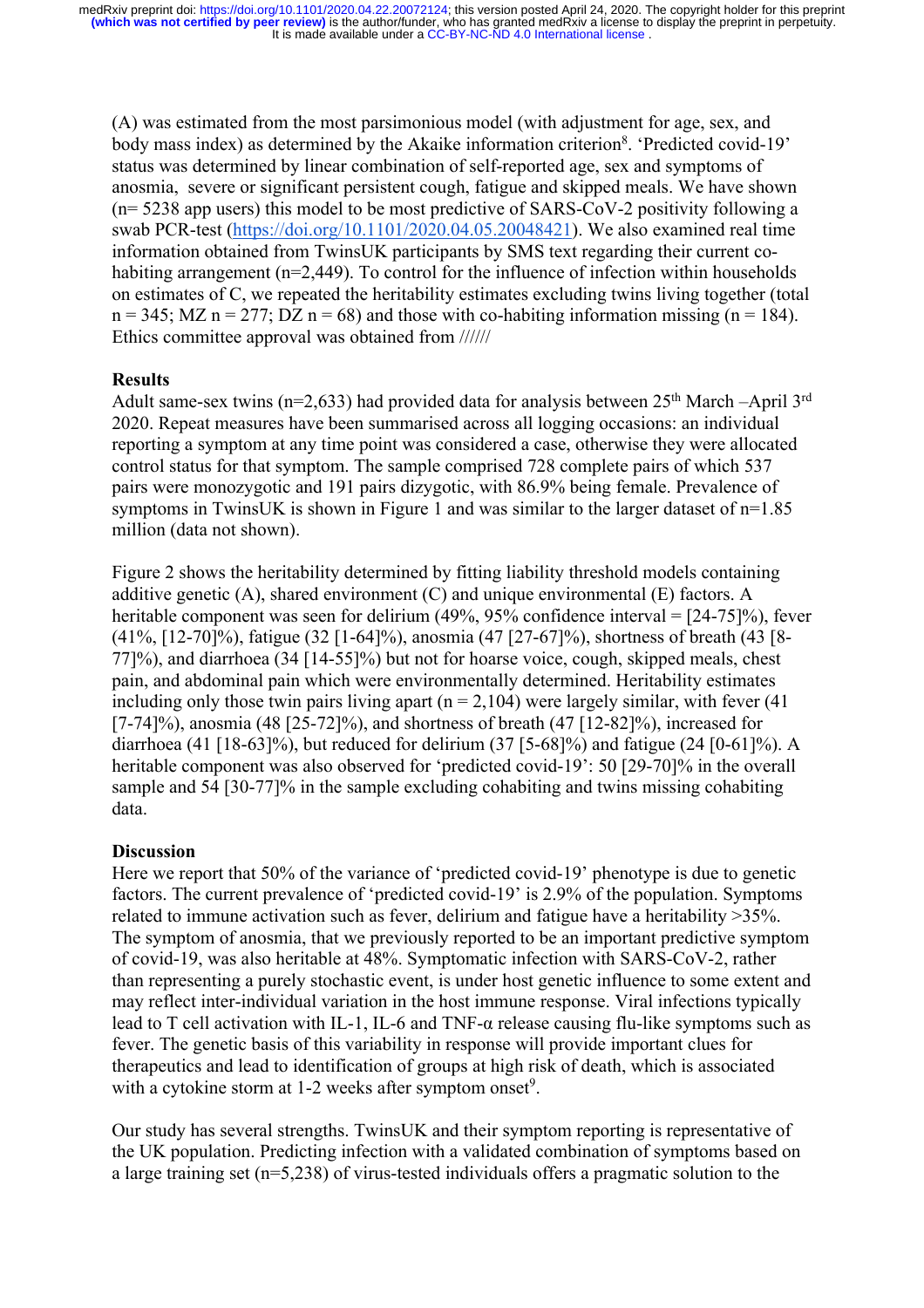challenges of widespread testing in the general population. The limitations include first, there is likely to be healthy volunteer bias. That said, our study was well powered to find moderate heritability. Second, many symptoms are non-specific and are prevalent in spring in the Northern hemisphere when allergies and seasonal flu are active, and are not indicative of infection status. We did have sufficient sample size of people reporting symptoms and viral test results to indicate accurately which symptom pattern provides the greatest positive predictive value. Our results could have been biased by MZ twins cohabiting more than DZ twins, but real time data collection allowed us to exclude cohabiting pairs. Finally, our twin sample is predominantly female for historical recruitment reasons and is not representative of non-European ancestries <sup>5</sup>.

The genetic influence on covid-19 symptoms may reflect genotype status of candidate genes such as  $ACE2R$  which encodes the target for viral attachment<sup>10</sup>. Further genetic work is underway to determine whether twins' genotype at *ACE2R* influences either predicted positivity or symptoms and a global genetic study is underway (https://www.covid19hg.org/). Public health measures to identify those at increased genetic risk of severe infection would be useful as a way of mitigating the economic effects of lockdown and social distancing policies.

# **Acknowledgements**

TwinsUK is funded by the Wellcome Trust, Medical Research Council, European Union, Chronic Disease Research Foundation (CDRF), Zoe Global Ltd and the National Institute for Health Research (NIHR)-funded BioResource, Clinical Research Facility and Biomedical Research Centre based at Guy's and St Thomas' NHS Foundation Trust in partnership with King's College London. We are grateful to all the users of C-19 Covid Symptom Tracker app for their contribution to this study.

### **Author contributions**

FMKW, CJS and TDS conceived the study; FMKW produced the first draft of the manuscript; MBF, MM, and SC carried out statistical analysis; AV, RCEB, CILR, MF, CS, RD, CH and CM provided data, computational support and contributed to the results interpretation. All authors read and approved the final version of the manuscript.

### **References**

- 1. Fumagalli, M. *et al.* Genome-Wide Identification of Susceptibility Alleles for Viral Infections through a Population Genetics Approach. *PLOS Genetics* **6**, e1000849 (2010).
- 2. Keynan, Y., Malik, S. & Fowke, K.R. The role of polymorphisms in host immune genes in determining the severity of respiratory illness caused by pandemic H1N1 influenza. *Public Health Genomics* **16**, 9-16 (2013).
- 3. Lipsitch, M., Swerdlow, D.L. & Finelli, L. Defining the Epidemiology of Covid-19 Studies Needed. *N Engl J Med* **382**, 1194-1196 (2020).
- 4. Keesara, S., Jonas, A. & Schulman, K. Covid-19 and Health Care's Digital Revolution. *N Engl J Med* (2020).
- 5. Verdi, S. *et al.* TwinsUK: The UK Adult Twin Registry Update. *Twin Res Hum Genet* **22**, 523-529 (2019).
- 6. Falconer D, M.T. *Introduction to Quantitative Genetics*, (London, 1996).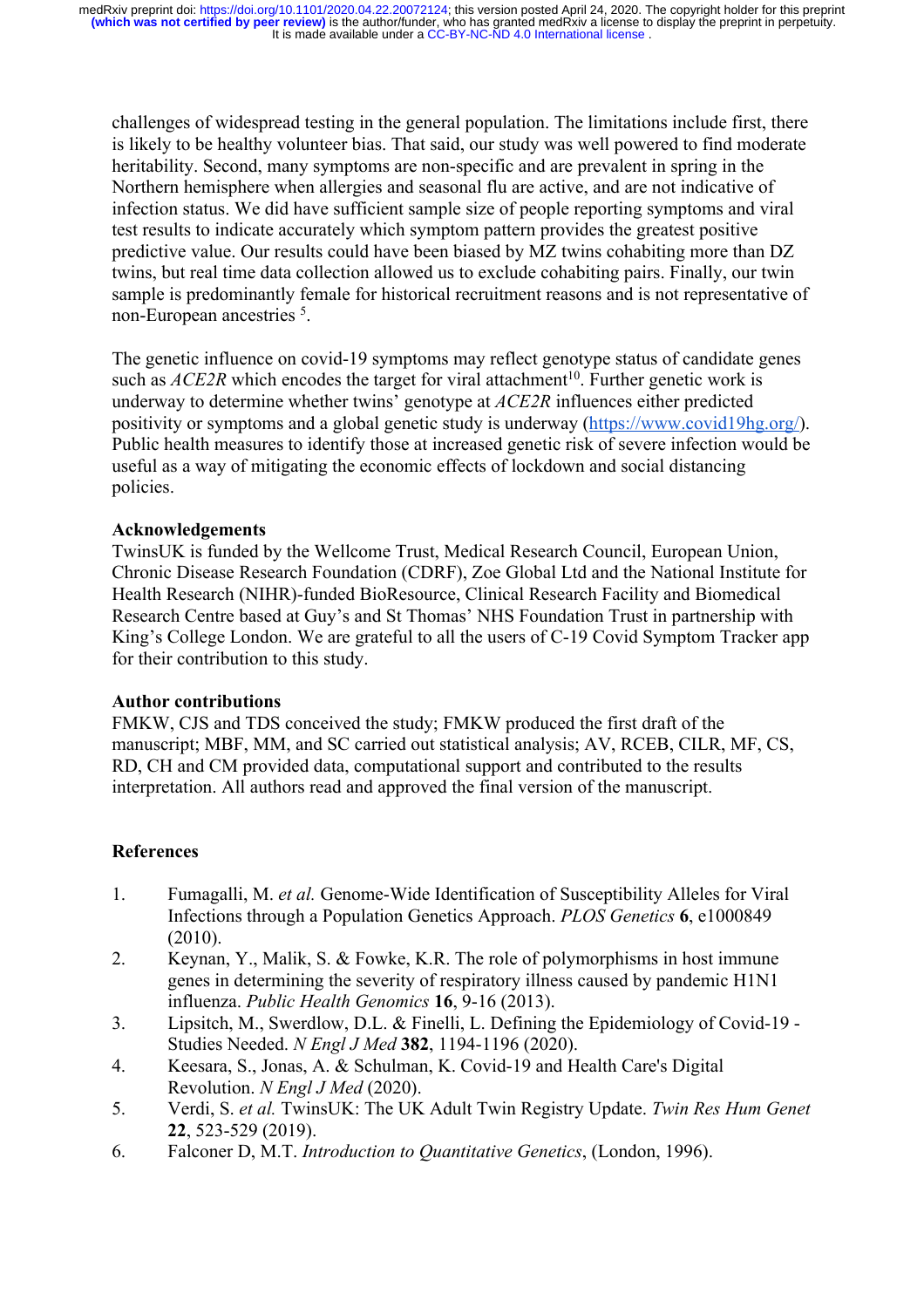- 7. Holst, K., Scheike, T. & Hjelmborg, J. The Liability Threshold Model for Censored Twin Data. *Computational Statistics & Data Analysis* **93**(2014).
- 8. Akaike, H. A new look at the statistical model identification. *IEEE Transactions on Automatic Control* **19**, 716-723 (1974).
- 9. Vaninov, N. In the eye of the COVID-19 cytokine storm. *Nature Reviews Immunology* (2020).
- 10. Hoffmann, M. *et al.* SARS-CoV-2 Cell Entry Depends on ACE2 and TMPRSS2 and Is Blocked by a Clinically Proven Protease Inhibitor. *Cell* (2020).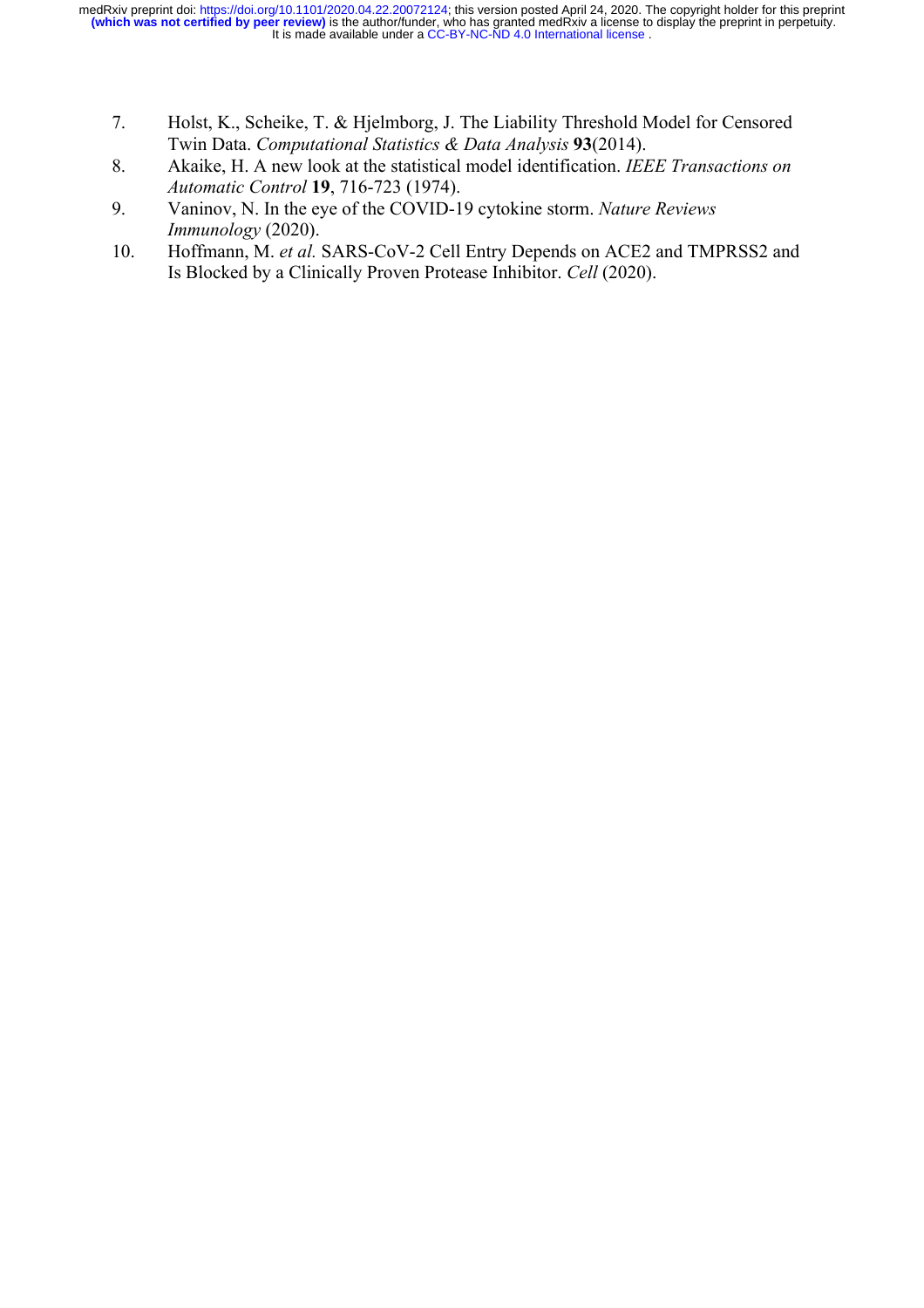

 $12$ 

# **Legend to figure 1**

Prevalence of symptoms "Predicted covid-19" status reported by 2633 twins. MZ represents monozygotic; DZ dizygotic twins.

#### **Figure 1**